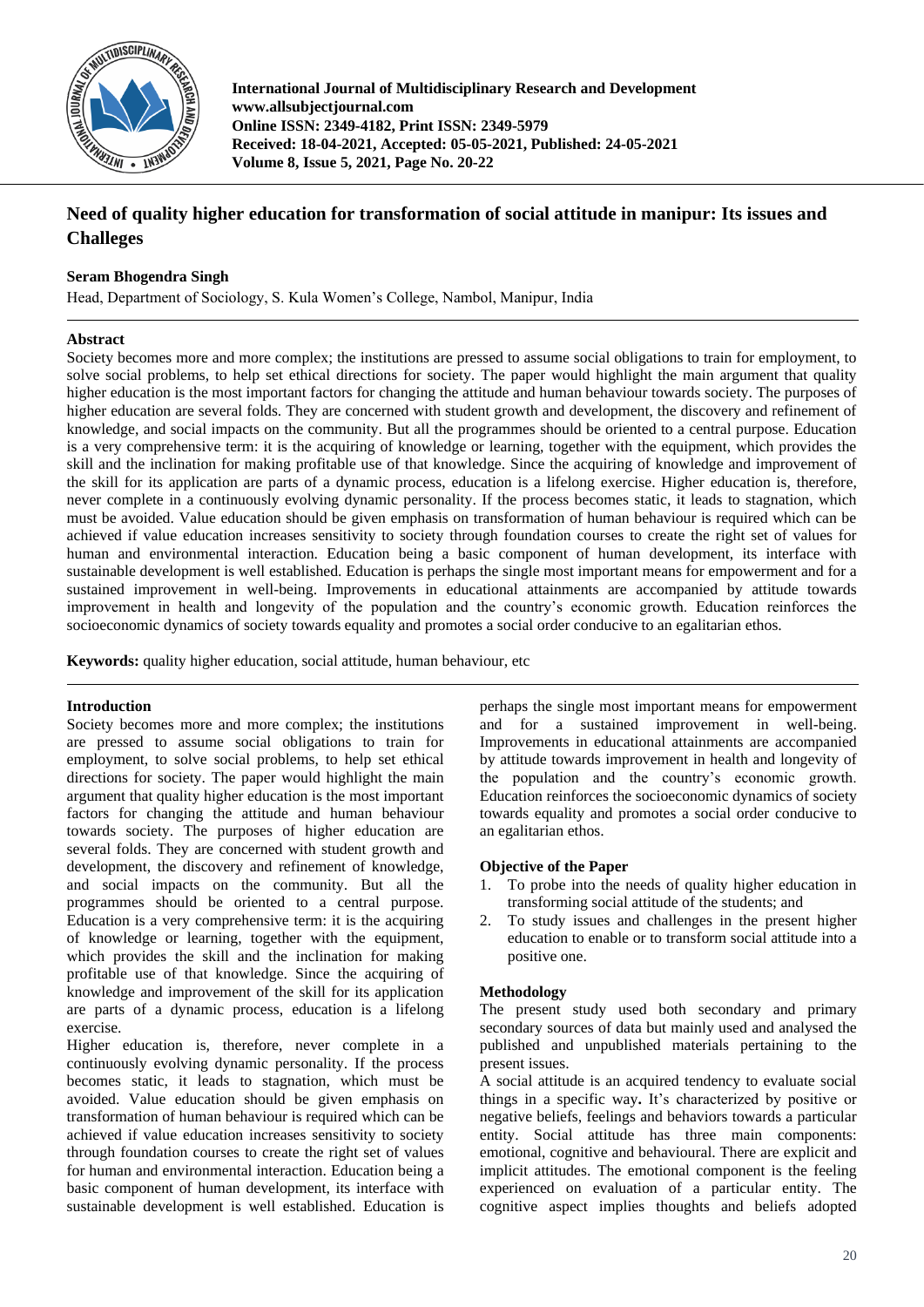towards the subject, while the behavioural component is the conduct that results from a social attitude. An individual with an explicit attitude is aware of it and how it dictates his behavior and beliefs. On the other hand, a person may not be conscious of his implicit attitude, although it still may influence his beliefs and behavior. People pick social attitudes from personal experiences or observation. Likewise, social roles and norms can dictate formation of attitudes. Social roles determine the behavior an individual occupying a particular position or context in the society is expected to demonstrate, while social norms define the conduct that's acceptable to the society. However, social attitude does not always lead to specific behavior. For example, someone may favour policies of a specific politician but fail to turn out to vote. Attitudes can be dropped the same way they're learned.

Caring for oneself, including one's health; Caring for one's family, friends and peers; Caring for other people; Caring for the social, economic and ecological Education, Sustainable Development and the Human Rights Approach Quality in Higher Education Sustainable Development welfare of one's society and nation; Caring for human rights; Caring for other species; Caring for the liveability of the earth; Caring for truth, knowledge and learning; and caring about social attitude.

Quality teaching initiatives are very diverse both in nature and in function. Some of these initiatives are undertaken at teachers' level, others at departmental, institutional or country level. Some quality initiatives aim to improve pedagogical methods while others address the global environment of student learning. Some are top-down process, other induce grass-root changes. The most currently used quality initiatives seem to aim to enhance teamwork between teachers, goal-setting and course plans. However scholars have developed holistic theoretical models of how quality teaching initiatives should unfold. Gathering information and reading the literature – looking outside the classroom – are important tools to improve quality teaching, but they are still under-employed. Another important point to keep in mind is that in order for student learning to be enhanced, the focus of quality teaching initiatives should not always be on the teacher. Rather it should encompass the whole institution and the learning environment. One of the major drivers for enhancement of quality teaching concerns teachers' leadership – most quality teaching initiatives are actually launched by teachers.

The linkage between quality higher education and transformation of social attitude is spelt out clearly in the above statement. The purpose of higher education is to achieve this result. With the evolution of society, some of the earlier concepts as to the purpose of education have also changed. Pristine theoretical knowledge, when applied to practical problems of existence, becomes technology. As technology, it inevitably enters the area of economics. When knowledge is subjected to economic forces, it necessarily becomes subject to political forces. Today, education must fulfil the realization of the needs and ideals of the society. Government must transform itself into an agency of society from its role as an instrument of power to transform social attitude of human being. These ideals, thus, become the aims of quality higher education today.

The UGC in the Ninth Plan had emphasized:

Value education should be given emphasis transformation in human behaviour and social attitude is required which can

be achieved if value education increases sensitivity to society through foundation courses to create the right set of values for human and environmental interaction. To raise the student's level of consciousness, it is necessary to develop basic multi-disciplinary courses which, within the overall framework of sustainable development and the societal indicators for raising the quality of life and human development, discuss the issues of human rights, and the rights of the vulnerable gender and age groups (women and children). These should be linked to our Constitutional goals of distributive justice and equity in a pluralistic, secular society. The progress of science should be seen in the context of issues as also the contributions of the humanities and social sciences in promoting human development and social change for striving towards social goals.

The Recommendations made in 1999 by the committee, which was headed to operationalizing the suggestions to teach the Fundamental Duties in article 51A of the Constitution of India, have been acted upon by the UGC to recommend incorporation of fundamental duties in the higher and professional education. The National Commission to Review the Working of The Constitution has also made such a recommendation. In this context, particular emphasis is needed on clauses  $(e)$ , $(g)$ , $(h)$  and  $(j)$ of article 51A to interlink education with sustainable development. Significantly, clause (h) eschews one of the seven sins identified by Mahatma Gandhi, namely 'Science without humanity'.

#### **Issues and Challenges In Quality Higher Education**

GOOD HEALTH AND NUTRITION: Physically and psychosocially healthy students learn well. Healthy development in early childhood, especially during the first three years of life, plays an important role in providing the basis for a healthy life and a successful formal school experience (McCain & Mustard, 1999). Adequate nutrition is critical for normal brain development in the early years, and early detection and intervention for disabilities can give children the best chances for healthy development. Prevention of infection, disease and injury prior to school enrolment are also critical to the early development of a quality learner.

Family Support: Healthy children with positive early learning experiences and supportive, involved parents are thus most likely to succeed in schools and colleges. Quality teachers need similar support for their tasks in academic activities.

#### **Teacher Competence and Academic Efficiency**

Whether a teacher uses traditional or more current methods of instruction, efficient use of school time has a significant impact on student learning. Teachers' presence in the classroom represents the starting point. In short, teachers are the role model to his or her students.

#### ONGOING PROFESSIONAL DEVELOPMENT:

Professional development can help overcome shortcomings in quality higher education as well as to develop a positive social attitude that may have been part of teachers' preservice education and keep teachers abreast of new knowledge and practices in the field. This ongoing training for teachers can have a direct impact on student achievement and social attitude.

Good Academic Environment: Another essential ingredient for a successful educational system for transformation of